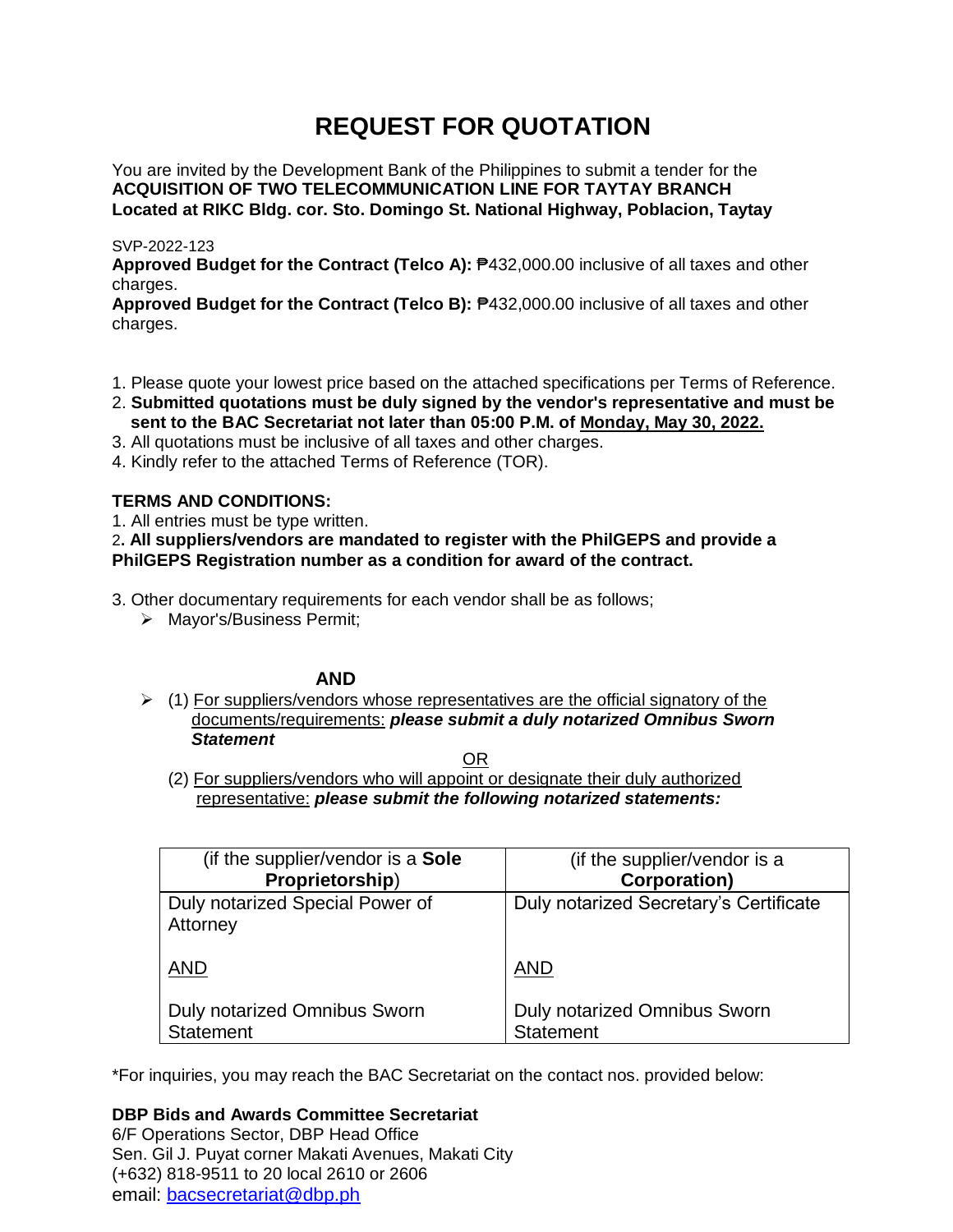**Annex A** 

### ACQUISITION OF NEW. ADDITIONAL AND/OR REPLACEMENT TELECOMMUNICATION LINE/CONNECTIVITY SERVICE FOR THE DEVELOPMENT BANK OF THE PHILIPPINES (DBP)-**TAYTAY BRANCH,**

### APPROVED BUDGET FOR THE CONTRACT: Telco A: Php 432,000 Telco B: Php 432,000

#### **TECHNICAL SPECIFICATIONS**

#### A. BACKGROUND

The telecommunication connectivity service (line) is for the connection of DBP online systems. services and facilities in any of the following DBP remote sites:

A.1. Branch Office, including:

A.1.a. Lending Center A.1.b. Cash Center A.1.c. Branch-Lite Unit

A.2. Automated Teller Machine (ATM)

#### **B. OBJECTIVE**

To acquire stable, reliable and secure telecommunication connectivity/line service to link DBP remote sites to the Head Office from an authorized and qualified telecommunication service provider (Telco).

#### C. COVERAGE OF THE CONTRACT

The contract will be for a one (1) year period starting from date of acceptance of service with the option for automatic renewal.

#### **D. MINIMUM SPECIFICATIONS**

- D.1. Connectivity/Line Service Availability
	- > The minimum availability of service is 99.6%.
- D.2. Connectivity/Line Specifications
- D.2.a. Branch Office ☑
	- Wired MPLS/VPN, Radio Last Mile with minimum of 10 Mbps  $D.2.a.i.$ bandwidth
	- D.2.a.ii. Inclusive network equipment, such as router and or router/modem, must not be on End-of-Life/End-of-Support status within the contract period
	- D.2.a.iii. Router must support GRE/mGRE tunneling and IP Security (ex. dynamic VPN) and SNMP
	- D.2.a.iv. DBP shall have the full access of the router
	- D.2.a.v. Provide near real time and historical link monitoring

#### D.2.b. ATM - Wired □

- D.2.b.i. VPN connection at least 128 Kbps via MPLS
- D.2.b.ii. Inclusive network equipment, such as router and or router/modem, must not be on End-of-Life/End-of-Support status within the contract period
- D.2.b.iii. Support GRE tunneling and SNMP
- D.2.b.iv. Provide near real time and historical link monitoring

Page 1 of 4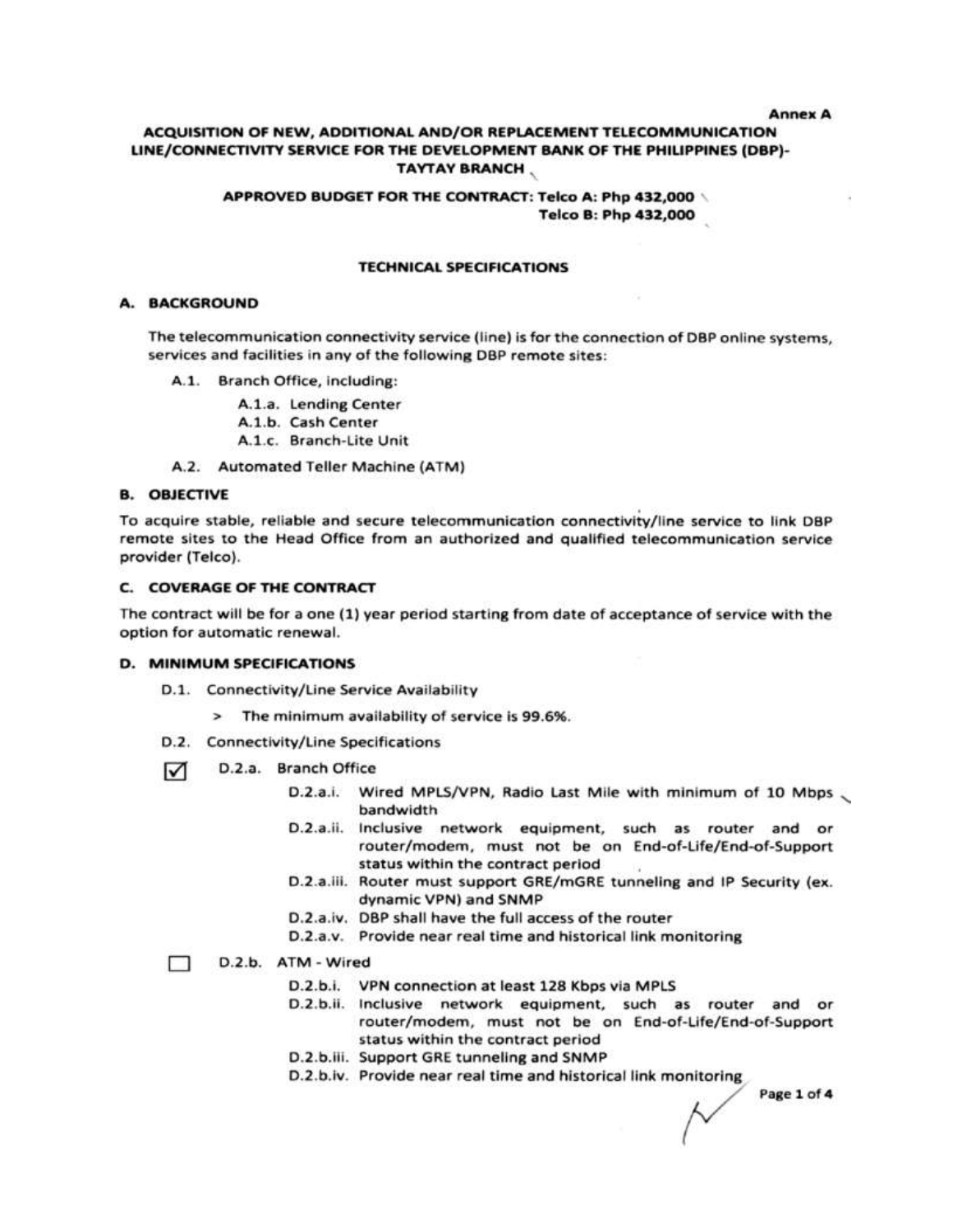ACQUISITION OF NEW, ADDITIONAL AND /OR REPLACEMENT OF TELECOMMUNICATION LINE / CONNECTIVITY SERVICE FOR THE DEVELOPMENT BANK OF THE PHILIPPINES (DBP)

- $\Box$  D.2.c.  $ATM Wireless$ 
	- D.2.c.i. Provide data transmission function by public GPRS/ GSM network or higher
	- D.2.a.vi. Inclusive network equipment, such as router and or router/modem, must not be on End-of-Life/End-of-Support status within the contract period
	- D.2.c.ii. Support GRE Tunneling and SNMP
	- D.2.c.iii. Provide GUI access for local and remote management
	- D.2.c.iv. Operate at -30~+75°C temperature
	- D.2.c.v. Has LED status indication
	- D.2.c.vi. Support RJ45 console port
	- D.2.c.vii. Include: 1 power cord, 2 antennas, 1 console cable, 1 set documentation
	- D.2.c.viii. Provide near real time and historical link monitoring.
	- D.2.c.ix. Meet the average latency requirement of not greater than 200ms measured using the Ping utility or any similar mobile applications
	- D.2.c.x. Meet signal requirement of not less than 2 bars measured using mobile or similar devices capable of said measurement
	- D.2.c.xi. DBP shall have full access to the Modem/Router
- D.3. Support Services and Incident Management
	- D.3.a. The Telco shall provide 24 x 7 onsite, telephone and email support. For every service unavailability/downtime reported, the response time shall be within thirty (30) minutes.
	- D.3.b. Upon the occurrence of service unavailability/downtime, the Telco shall:
		- D.3.b.i. Conduct problem isolation/resolution and link restoration activities
		- D.3.b.ii. Notification via electronic mail (E-mail) and telephone within one (1) hour of the occurrence
		- D.3.b.iii. Minimum of twice a day status report to DBP via E-Mail
		- D.3.b.iv. Estimated time of arrival (ETA) if onsite activities required
		- D.3.b.v. Estimated time of resolution (ETR)
		- D.3.b.vi. Root cause
		- D.3.b.vii. Comply with DBP policies on security and confidentiality during support services.

Page 2 of

- D.3.c. The Telco shall submit an incident report stating the reason/s for the outage and detailing the steps undertaken to resolve a particular problem upon DBP's request.
- D.4. Service Performance Review
	- > The Telco shall conduct a performance review session at least once every quarter of a year

### E. TELECOMMUNICATION CONNECTIVITY/LINE REQUIREMENT CLASSIFICATION

The primary objective of the following provisions is to have multiple Telcos per site, providing service redundancy, high availability and avoiding single point of failure.

 $\Box$  E.1. New Telecommunication Line Requirement

E.1.a. Covered Sites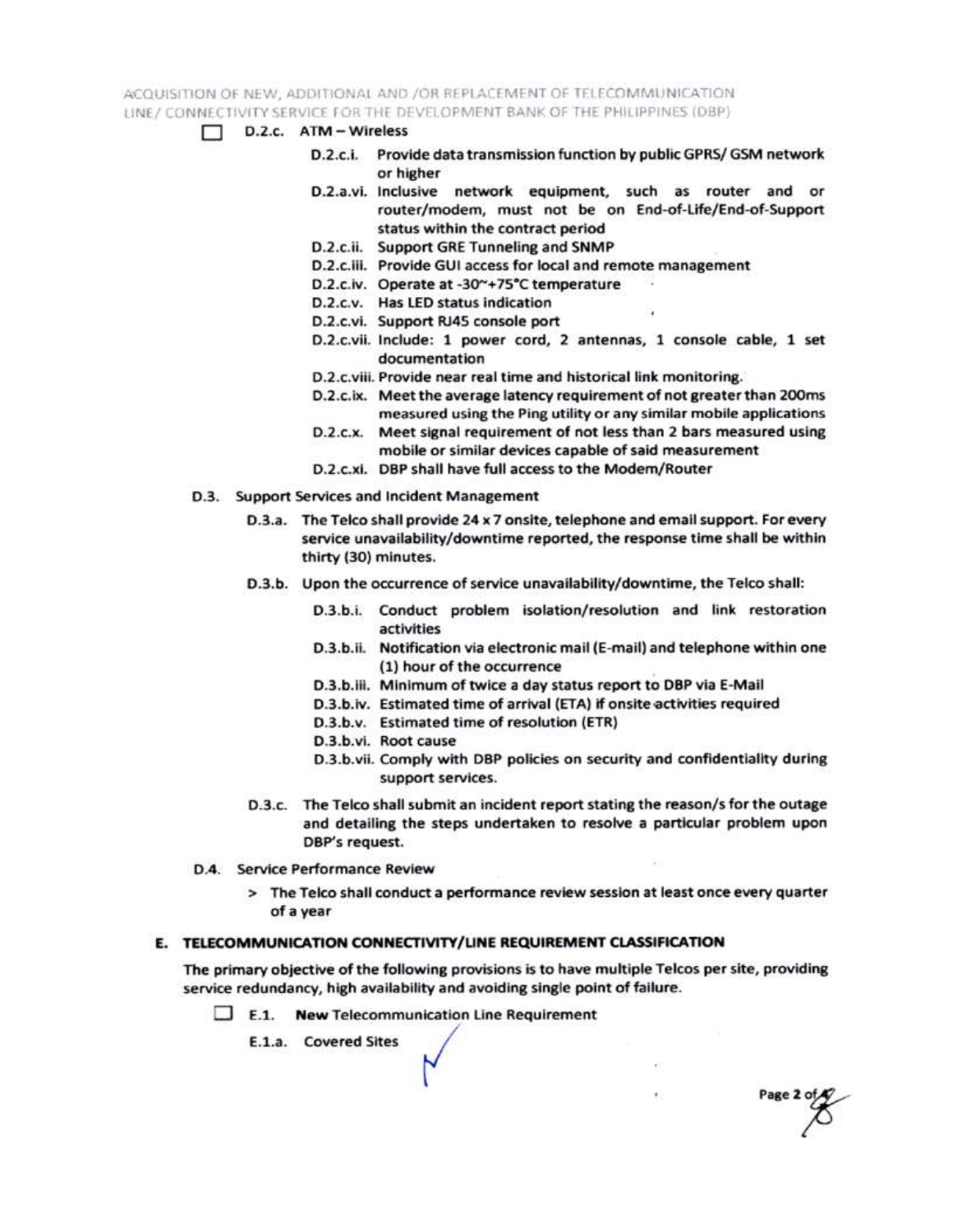ACQUISITION OF NEW, ADDITIONAL AND /OR REPLACEMENT OF TELECOMMUNICATION LINE/ CONNECTIVITY SERVICE FOR THE DEVELOPMENT BANK OF THE PHILIPPINES (DBP)

> New remotes sites

#### E.1.b. Telco Selection Criteria

- > Telecommunication Line for Branch Office
	- E.1.b.i. Two (2) different Telcos (Telco A and Telco B) shall be selected
	- E.1.b.ii. Telco A is the lowest (winning) provider
	- E.1.b.iii. Telco B is the second lowest provider
- > Telecommunication Line for Additional ATM Facility of a Branch Office
	- E.1.b.iv. The Telco must be different from the one which has the majority or most of the telecommunication connectivity services provided for the ATM/s of that Branch Office
- E.2. Additional Telecommunication Line Requirement Ð
	- E.2.a. Covered Sites
		- > For existing sites with existing telecommunication line/s
	- E.2.b. Telco Exception
		- > The Telco/s of the existing line/s servicing the site shall not be invited and will not be allowed to participate
- $\sqrt{ }$ E.3. Replacement Telecommunication Line Requirement
	- E.3.a. Covered Sites
		- > For existing sites with existing telecommunication line/s
	- E.3.b. Telco Exception
		- E.3.b.i. For Telco Redundancy Replacement
			- > The Telco of the existing line/s servicing the site including the one to be replaced shall not be invited and will not be allowed to participate
		- E.3.b.ii. Replacement for the Purpose of Telecommunication Line Capacity (Bandwidth) Upgrade
			- > The Telco of the other existing line/s servicing the site (i.e., other than the one to be replaced) shall not be invited and will not be allowed to participate
		- E.3.b.iii. For Wireless to Wired Facility Replacement
			- > The Telco of the other existing line/s servicing the site (i.e., other than the one to be replaced) shall not be invited and will not be allowed to participate

#### **F. DISCONTINUANCE OF SERVICE**

DBP can opt to discontinue the service within the contract period without pre-termination fee/s, if the Telco provider fails to meet the required minimum availability of service, specified in item D.1, for three (3) consecutive months (3-strike rule)

**G. PAYMENT** 

The payment shall be in a monthly basis every after the service acceptance.

Page 3 6t